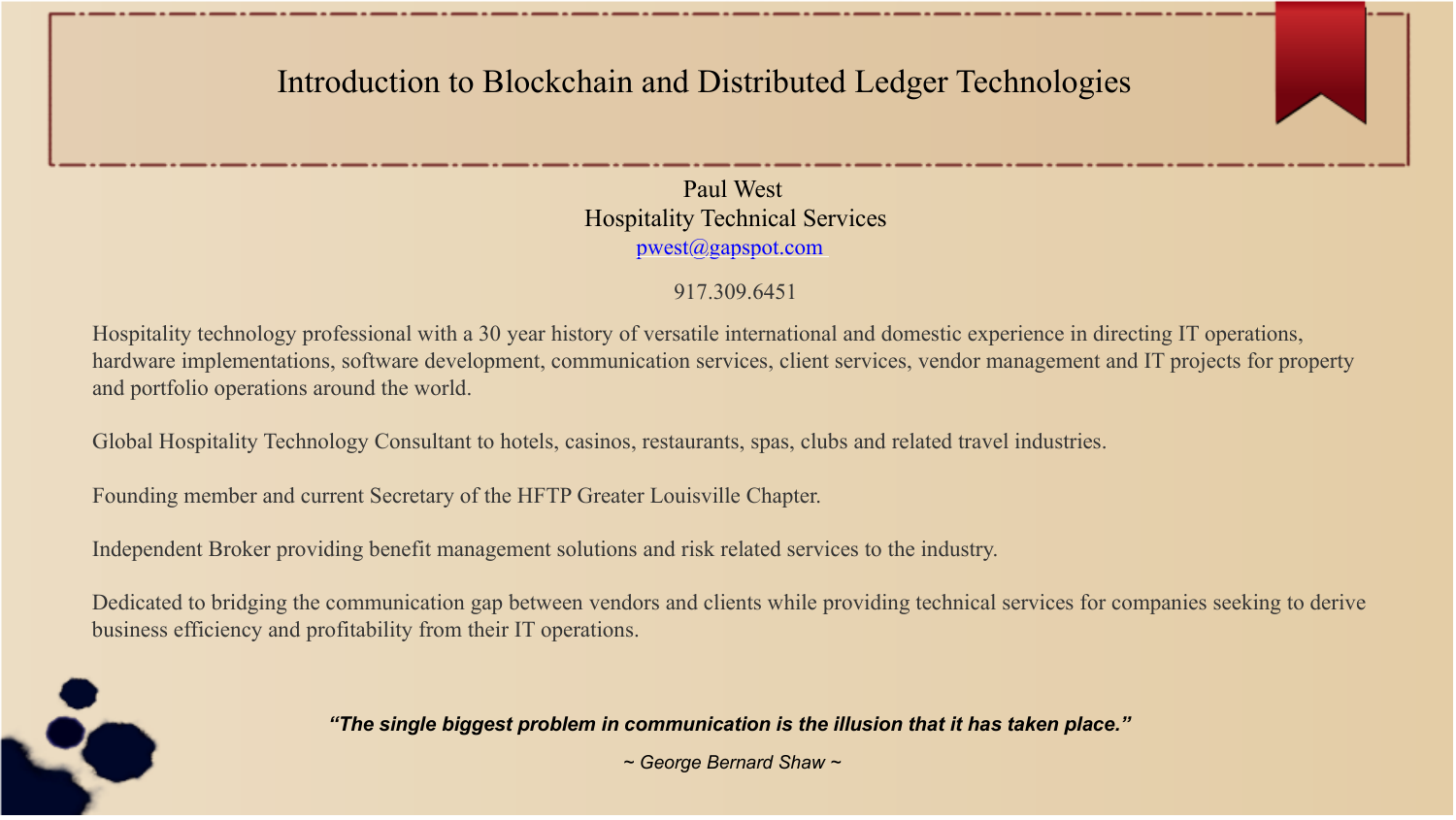### Introduction to Blockchain and Distributed Ledger Technologies

### Session Contents and Introduction

- Overview of Cryptocurrencies, Cryptography, Blockchain and Distributed Ledger **Technologies**
- Basic explanation of related technology concepts
- Define some confusing terminology
- Review the Distributed Ledger Technology process and architecture
- Discuss how this new technology can be applied to business applications to help solve existing and/or new problems within the enterprise and beyond
- Review some current business application examples

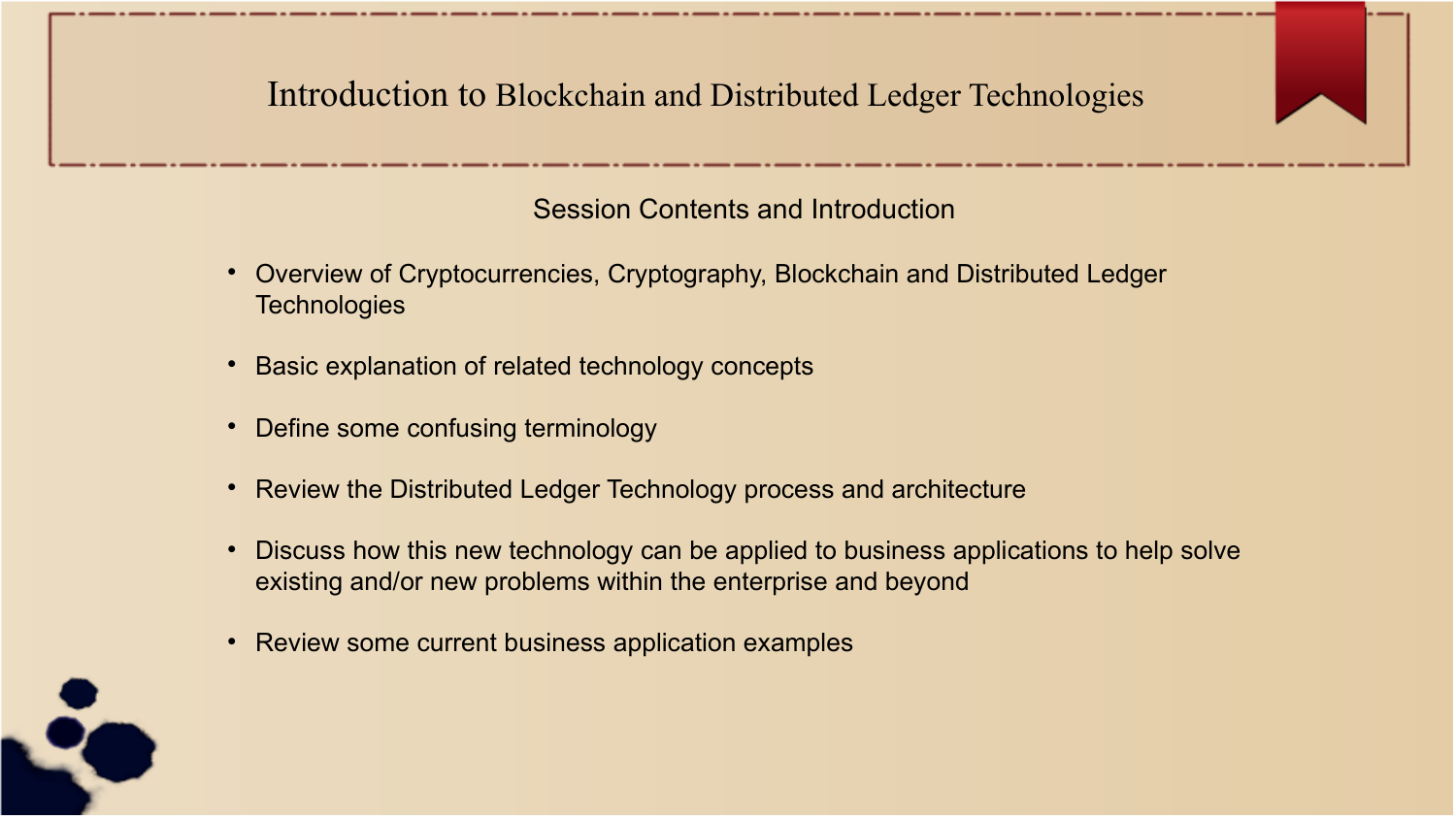### General Blockchain Definition

- An empirical technology upon which an application is based that changes the approach to the current methods of how we exchange value and assets, enforce business contracts and share data
- A database of encrypted entries where each transaction is tracked as a common record to everyone on the network where no single entity is in control of the data
- A shared, secure ledger of transactions distributed among a network of computers in a peer to peer manner as opposed to being provided from a central repository – where certain specific conditions must be met before the network agrees on any transaction
- A new method of sharing business processes and data across multiple organizations while eliminating waste, reducing the risk of fraud and creating new revenue streams
- Already being applied in banking, capital markets, insurance, logistics, retail and hospitality industries

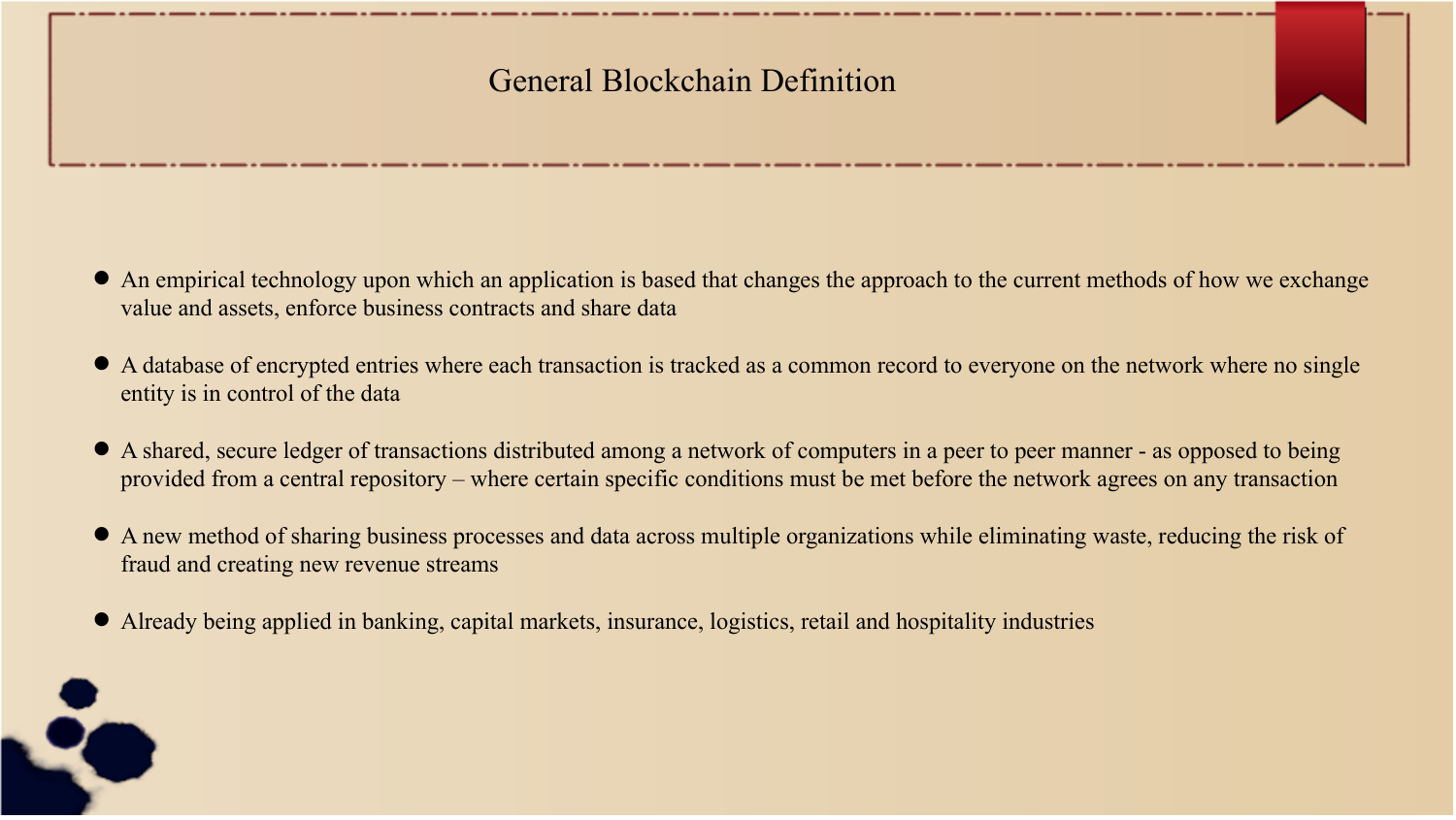## Clarification of Definitions and Concepts

- Bitcoin was created circa 2009 in response to the global financial crisis of the previous year as a new way to transfer money, via the Internet, without an intermediary
- A Cryptocurrency is a programable, digital asset and medium of exchange not controlled or backed by any government
- Cryptocurrencies used for long term savings are saved in an offline "Cold Wallet" for storage while cryptocurrencies for more active everyday use are held in a "Hot Wallet" that could be secured by a Blockchain network online
- Blockchain has been used to define the overall data structure behind the Bitcoin concept; but, this term may be used too broadly to apply to everything on the spectrum when it is really a specific form or subset of Distributed Ledger Technology
- Blockchain is the underlying technology and type of distributed ledger used to track assets other than cryptocurrencies such as Bitcoin by actually constructing a chronological chain of blocks
- Blockchain Technology is a Peer to Peer Distributed Ledger Technology built on consensus
- Blockchain also consists of cryptography, time stamping, shared computational power and a defining consensus algorithm known as a Smart Contract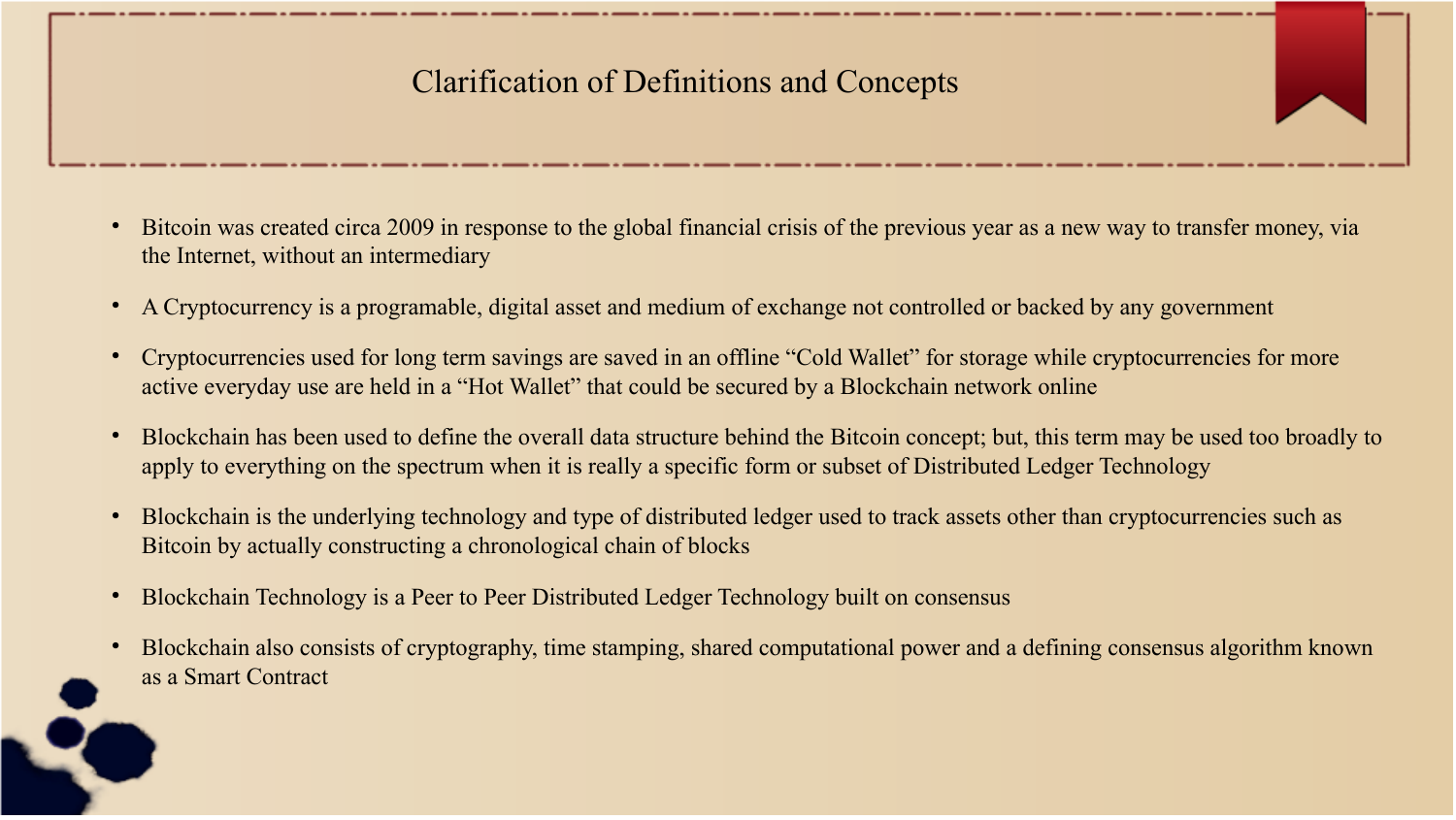# Brief History Review

- 20<sup>th</sup> century computing was a back and forth approach between centralized computing power and decentralized networks and protocols
- The advent of computing consisted of mainframes and then quickly became more accessible with mini computers (IBM, Digital Equipment, Wang Labs, etc) – all which provided access to data and resources via users connected with simple terminals via cables
- Personal Computing made the computer even more accessible and still with the desire to replicate data from server to server; but also now with the ability to be distributed between clients and servers
- Decentralized networks and protocols allowed for this more client server networking architecture (Novell NetWare, Banyan Vines, IBM Token Ring, etc.)
- Approaching the 21<sup>st</sup> century, a Peer to Peer approach grabbed some momentary attention with the advent of services like Napster that allowed any individual node or computer to push and pull music from point to point or from individual to individual
- The Internet soon opened device access further where mainframes drove the larger corporations while the booming cloud architectures which although decentralized in hardware became more centralized at the application level (Facebook, Google, Twitter, etc.)
- Today and as a result of Bitcoin and Blockchain, there may now be that shift back to decentralization with the use of Distributed Ledger Technologies and its Peer to Peer networking architecture where workloads and tasks are equally partitioned between peers (nodes or computers on the network)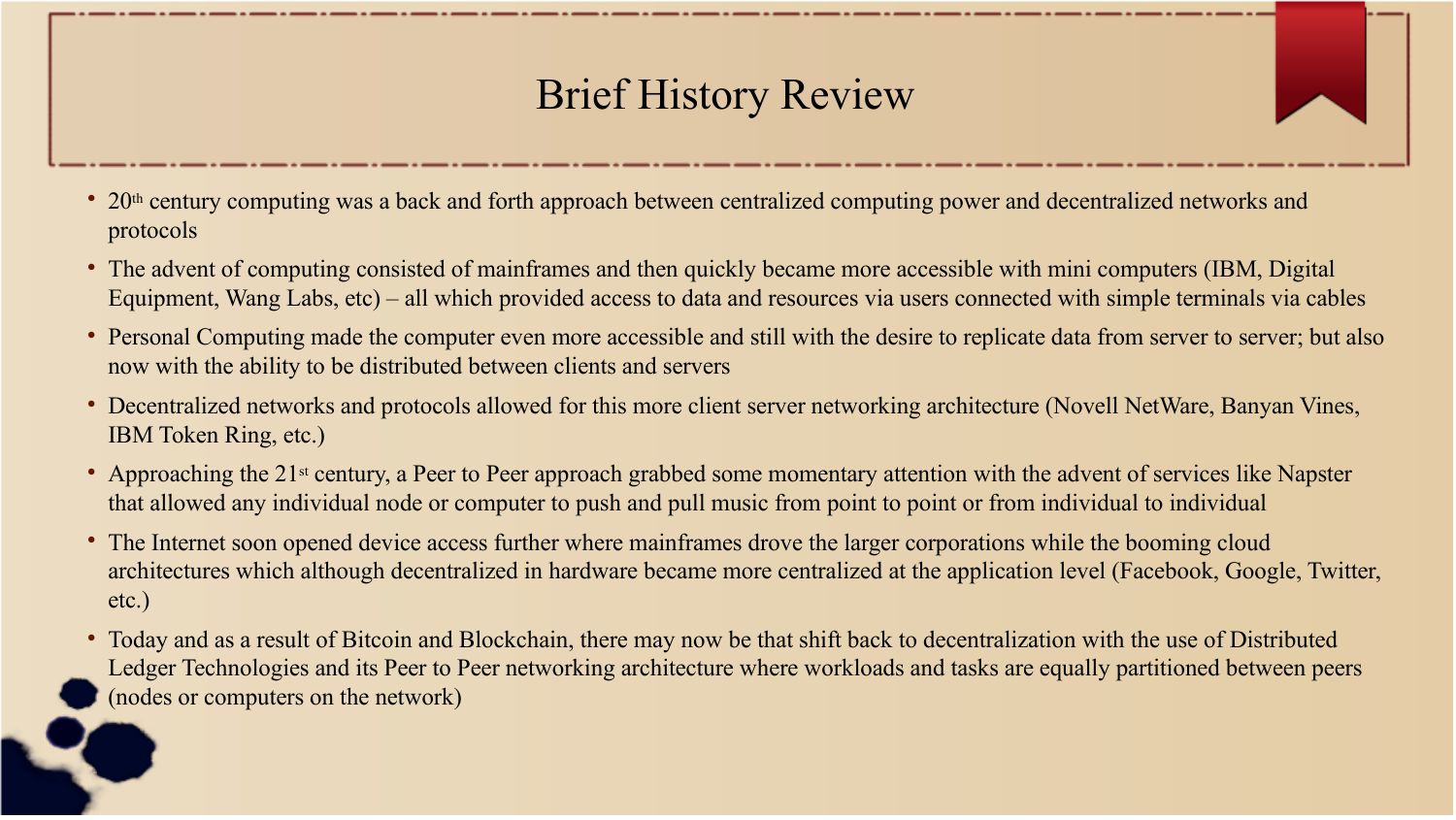# Poll Question #1

What is Bitcoin?

A.) A unit of currency whose owners are identified by name or location

B.) A cryptocurrency used as a worldwide currency

C.) A valuable piece of metal that is mined with a pick and shovel 150 meters below ground

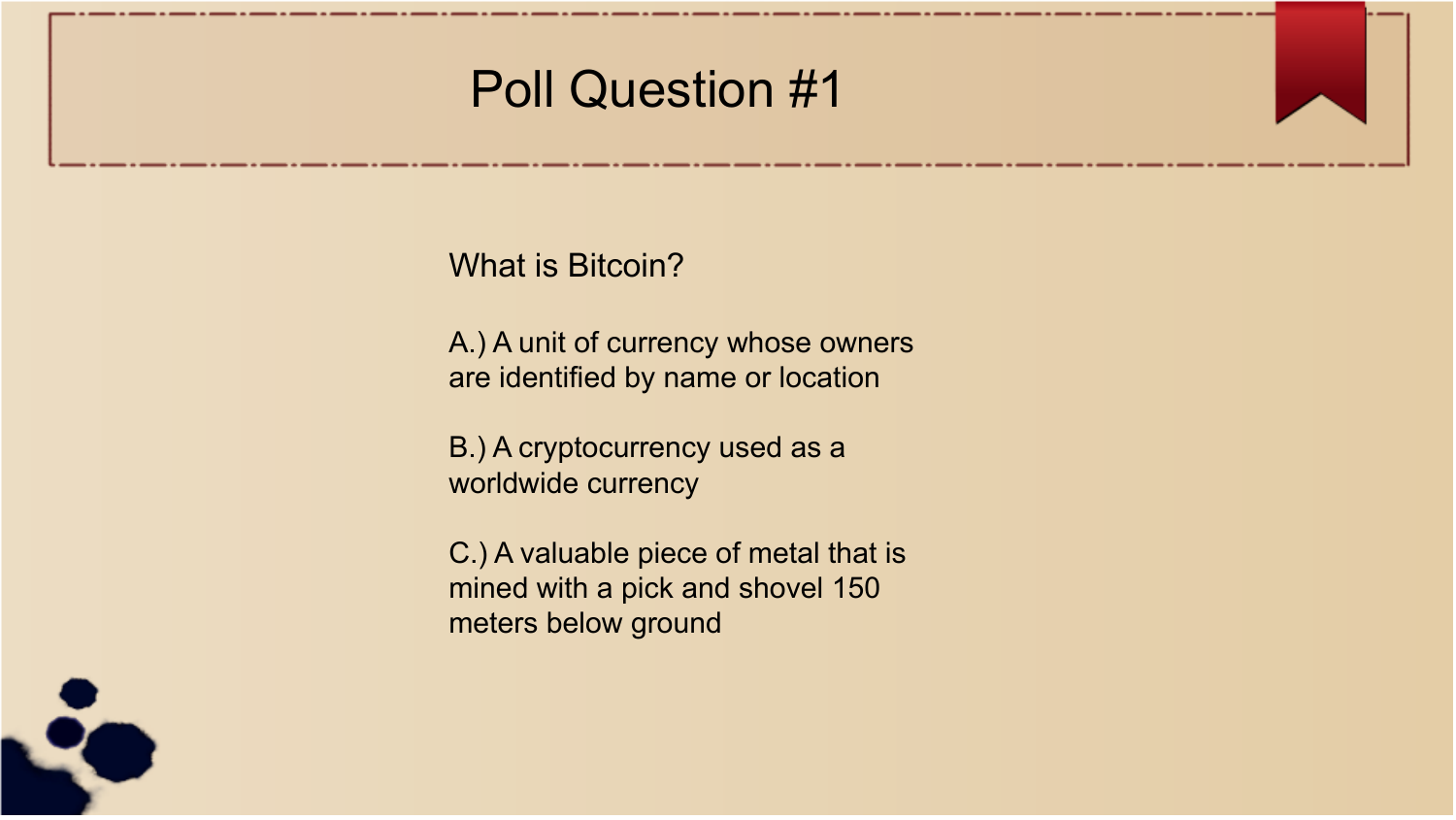Distributed Ledger and Blockchain Concepts, the "Mining" Process and the Block Structure

- In a Bitcoin network, miners solve a cryptographic challenge to propose the next block or "Proof of Work"
- Proof of Work is one of several mining methods (depending on the Distributed Ledger Technology framework in use) that succeeds when proven, much in the way continually guessing the combination to a lock is proven when the correct number actually opens the lock
- This particular method of mining requires extremely intensive computing power where each block is time stamped and each new block refers to the previous block using cryptographic hashes that refer all the way back to the very first block known as the "Genesis Block"
- $\bullet$ Immutability of Data where nothing is ever changed in the ledger without leaving a record of that change that is then distributed to everyone on the network
- Each block on the ledger chain contains four pieces of metadata:
	- 1) Reference to the first block
	- 2) Proof of Work or "Nonce" (the specific value in the message)
	- 3) Timestamp
	- 4) Merkle Tree Root or Binary Hash Tree or the Digital Fingerprint of the transaction within the block

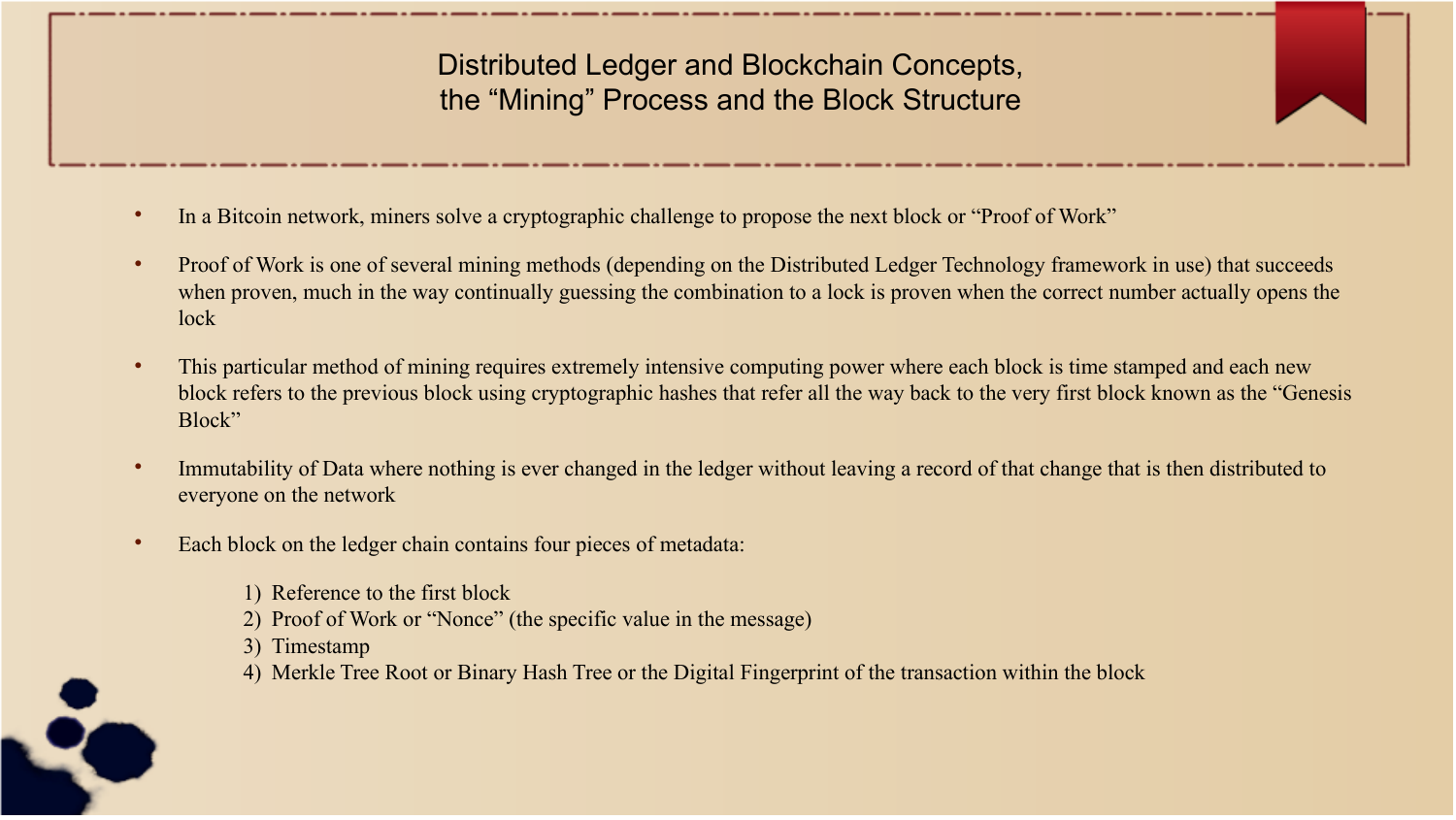### Simple Example of Merkle Tree Blockchain Structure

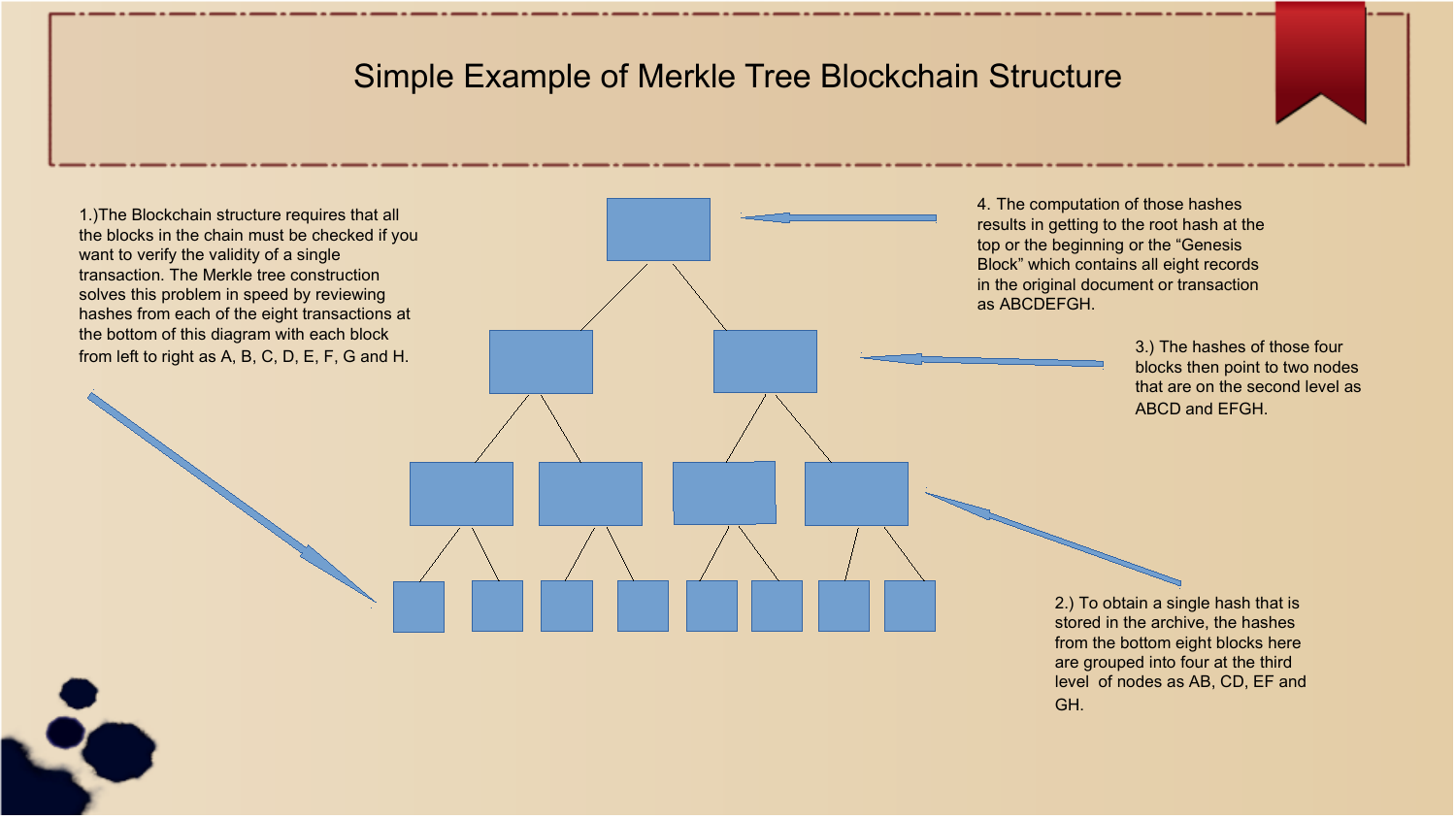Overview of the Blockchain and Distributed Ledger Technology Network Infrastructure

- Blockchain is a form of Distributed Ledger Technology with a data structure residing across multiple computer devices, locations and regions
- Distributed Ledger Technologies utilize "Smart Contracts" which are the actual computer programs that execute algorithms or predefined actions when certain conditions within the system are met to create a new transaction that is tracked in the ledger
- Nodes or machines on a distributed ledger network then group those transactions and send them through the network in a peer to peer manner
- Data is synced along the way using a Consensus or Agreement among the network peers so that eventually each machine will have an exact copy of the Blockchain throughout the network
- "Consensus" is the system of ensuring parties agree to a certain state of the system as the true system state using a synchronized series of transactions within the decentralized database
- Distributed Ledger Technologies process captures the current state of the ledger, provides a transaction language to change the state of the ledger and uses a protocol to build consensus for which transactions will be accepted - and in what order - by the ledger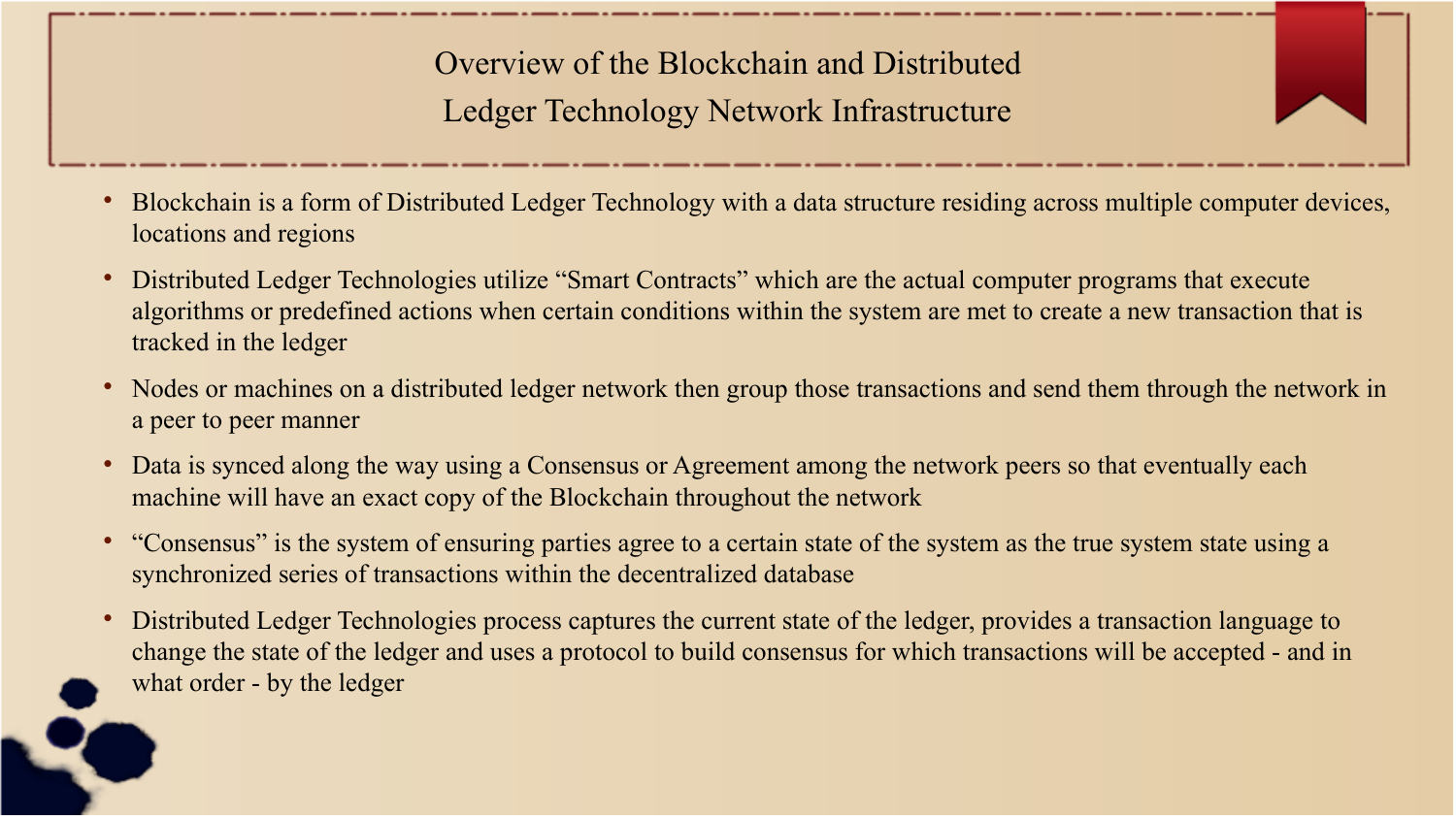### Security Within the Network

Security in a Distributed Ledger network is driven by "Consensus" within the Peer to Peer design that:

- Ensures data is the same for all nodes on the network
- Prevents malicious actors from manipulating data
- Is not dictated by any central authoritative figure and so operates in a more democratic manner

Security is further enhanced within the Distributed Ledger network by:

- Operating in an environment without the concept of human trust assuming that any insider or outsider can compromise the system at any moment
- Cryptography that allows secure communication between parties ensuring authenticity and immutability of the data being communicated
- Handling every transaction as a group of blocks that is cryptographically secured with a digital signature, verified, ordered and bundled together to form a record or event on the network
- Using a permission-ed or closed, private network as opposed to a permission-less or open, public network
- Company firewalls and security monitoring that are still necessary if the Distributed Ledger solution operates with nodes outside its network where there may not be a direct connection between nodes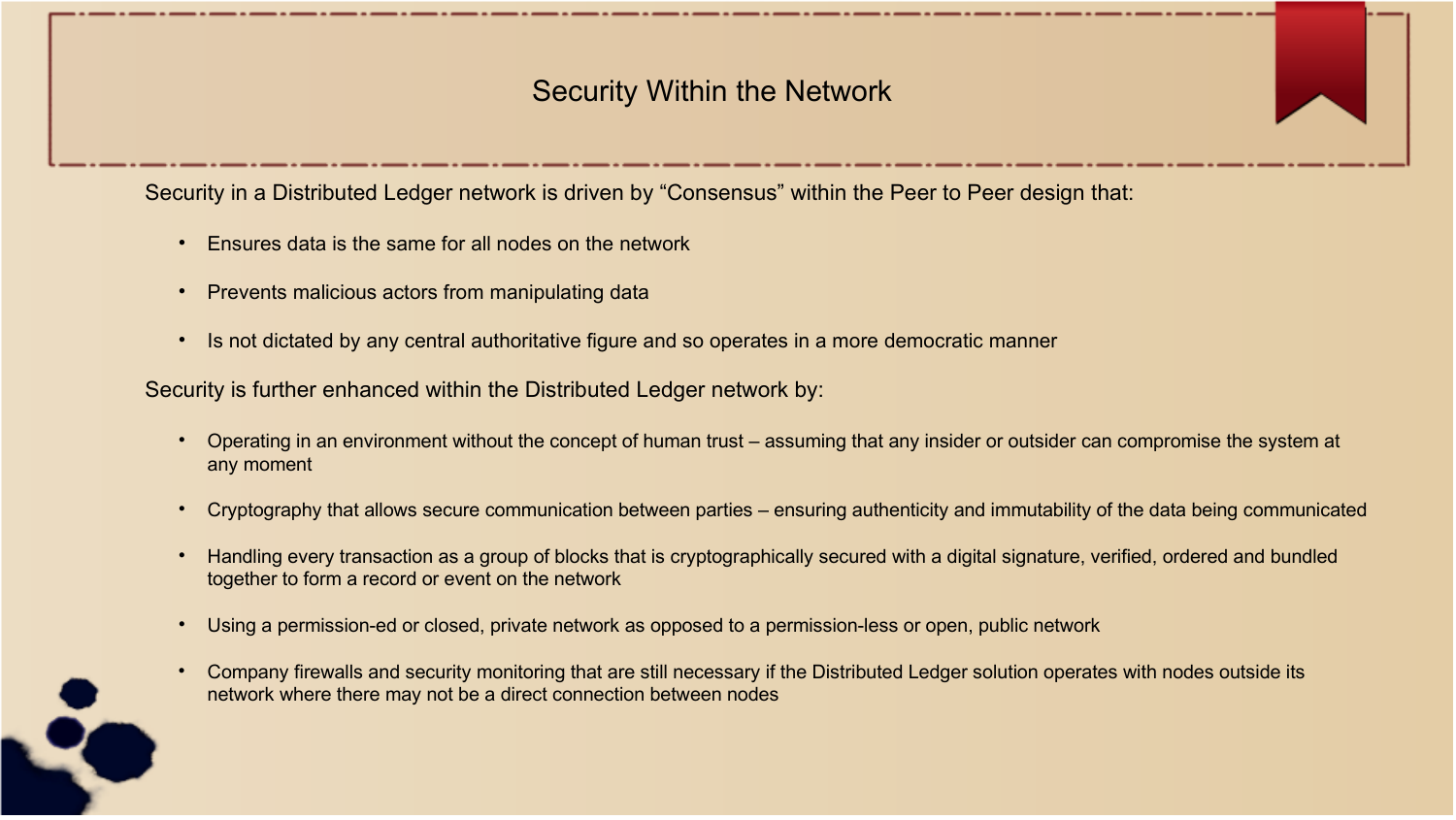Permission-ed Networks and Permission-less Networks

--------------- Variations in Distributed Ledger Technologies and Frameworks

- A permission-less or open network is basically a public network (used by Bitcoin and another popular framework called *Ethereum* which has its own digital asset called *Ether*)
- Permission-less networks are where one can commoditize trust such that it is not necessary to identify the parties involved and usually includes a sale or distribution to the general public
- A permission-ed network is a closed network where all parties involved are known and is deployed behind a firewall for local participants while using a VPN to connect to outside, known participants and is a most suitable choice for companies looking to develop enterprise solutions
- *HyperLedger* open source projects that operate for the most part in permission-ed or closed networks offer different frameworks such as *Fabric, Sawtooth and Iroha* – all which utilize a variety of consensus protocols
- Parties involved in permission-ed *HyperLedger* blockchains are authenticated and authorized to participate with the goal of creating enterprise grade, open source, distributed ledger frameworks and code bases that support business use cases

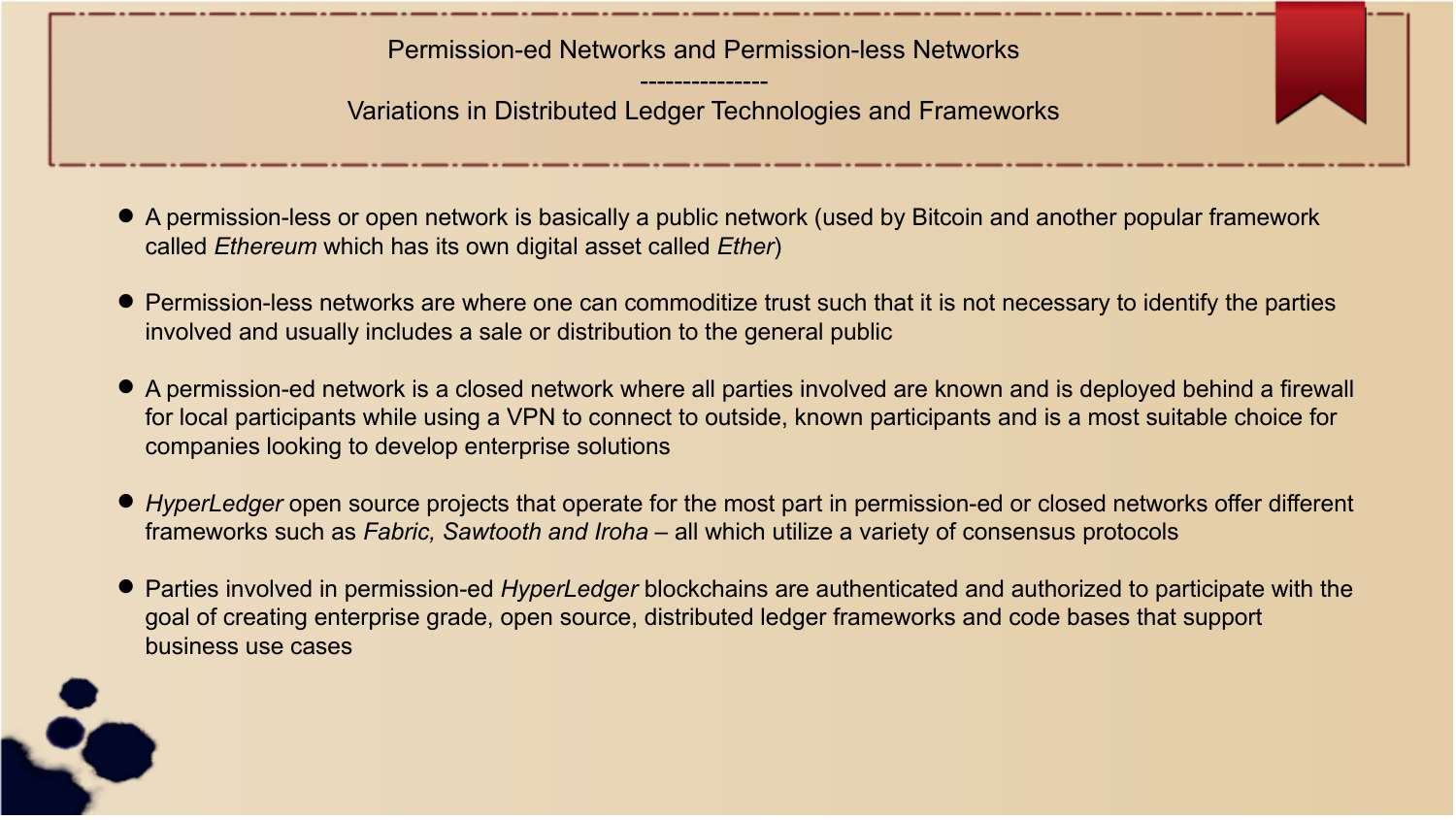# Basic Cryptography Overview

- Cryptography is a method of using advanced mathematical principles in storing and transmitting data in a particular form so that only those for whom it is intended, can read and process that data
- An important tool for cryptocurrencies is the concept of signatures that as in real life, should provide verification of the signer, should be non forgeable and should be non repudiating
- The use of keys (both public and private) within the digital signatures of cryptography are that next layer of security not afforded to one with a real life signature; but, proven reliable with such cryptographic keys as used with Bitcoin
- Essential to blockchain management is the cryptographic hash or digital fingerprint that is created by converting an input of letters and numbers into an encrypted alphanumeric output of fixed length
- Kudos to many a mathematician for working out the plethora of key and encryption options to end up with the type of cryptography used by cryptocurrencies and distributed ledger technologies of the blockchain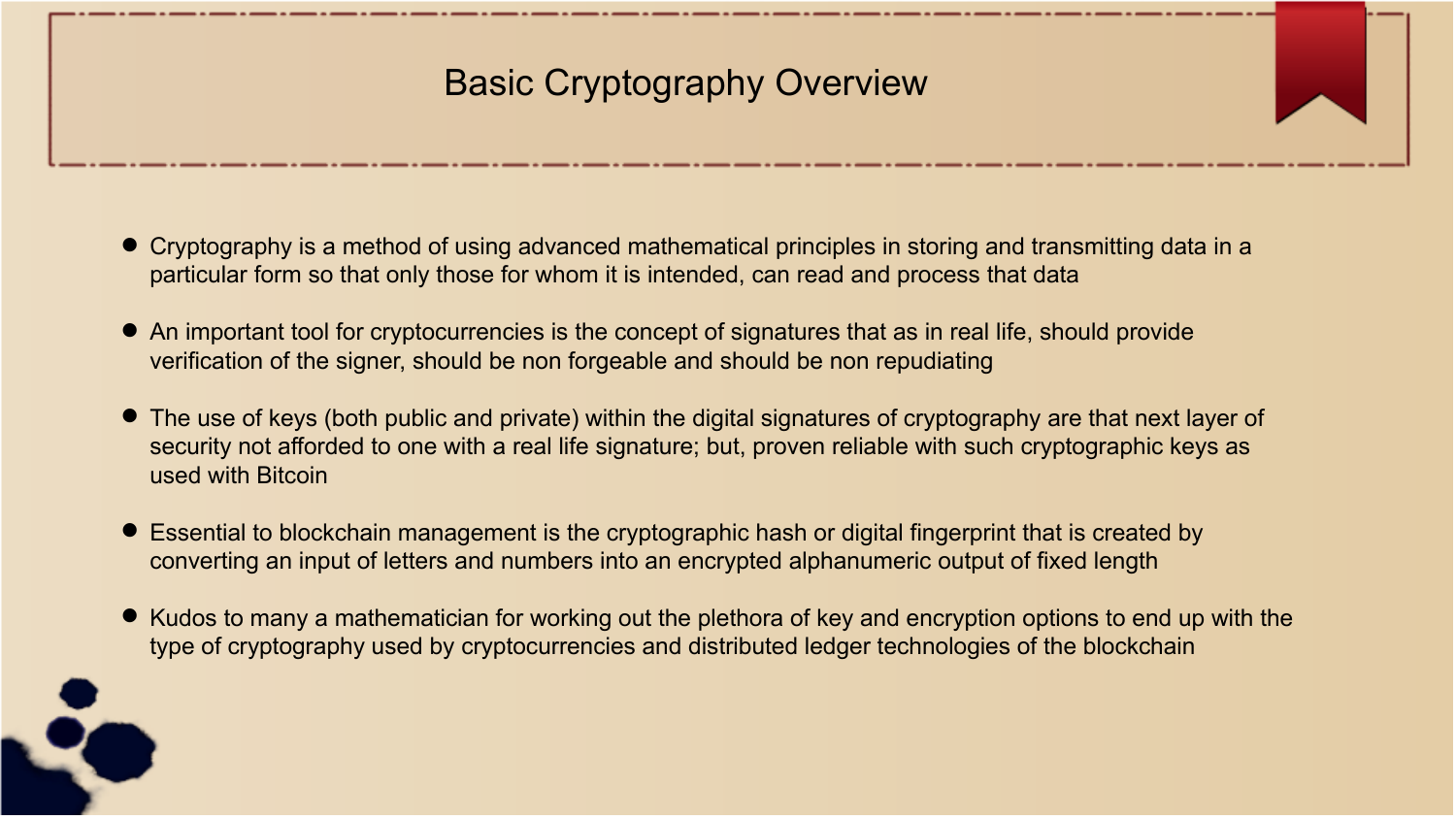## Some Consensus Type Algorithms

- Proof of Work
- Requires much energy to solve computationally heavy algorithms used by Bitcoin and Ethereum within permission-less networks
- Proof of Stack
- Nodes are selected randomly to act as validators of transactions for a fee that depends on the amount of stake held.
- Proof of Elapsed Time
- Developed by Intel and similar to Proof of Work but uses no competition to solve the cryptographic challenge. Instead its nodes are allotted on a first come, first server basis where the one with the shortest wait time is elected to create the next block on the chain
- Proof of Authority
- Used in permission-ed ledger networks that use authorities or designated nodes to create nodes and secure the ledger
- Simplified Byzantine Fault Tolerance
- Used in permission-ed ledgers where the validator is a known party and used in an improved version of the original Bitcoin protocol
- Proof of Activity
- Created as an alternative structure for Bitcoin that is a hybrid version of Proof of Work and Proof of Stack but still energy intensive
- Proof of Burn
- $\bullet$ Instead of investing in expensive computer equipment, coins are "burned" or sent to an irretrievable address to obtain lifetime privileges
- Proof of Capacity
- Algorithm creates "plots" of space stored on the hard drive where chance to find the next block increases as space increases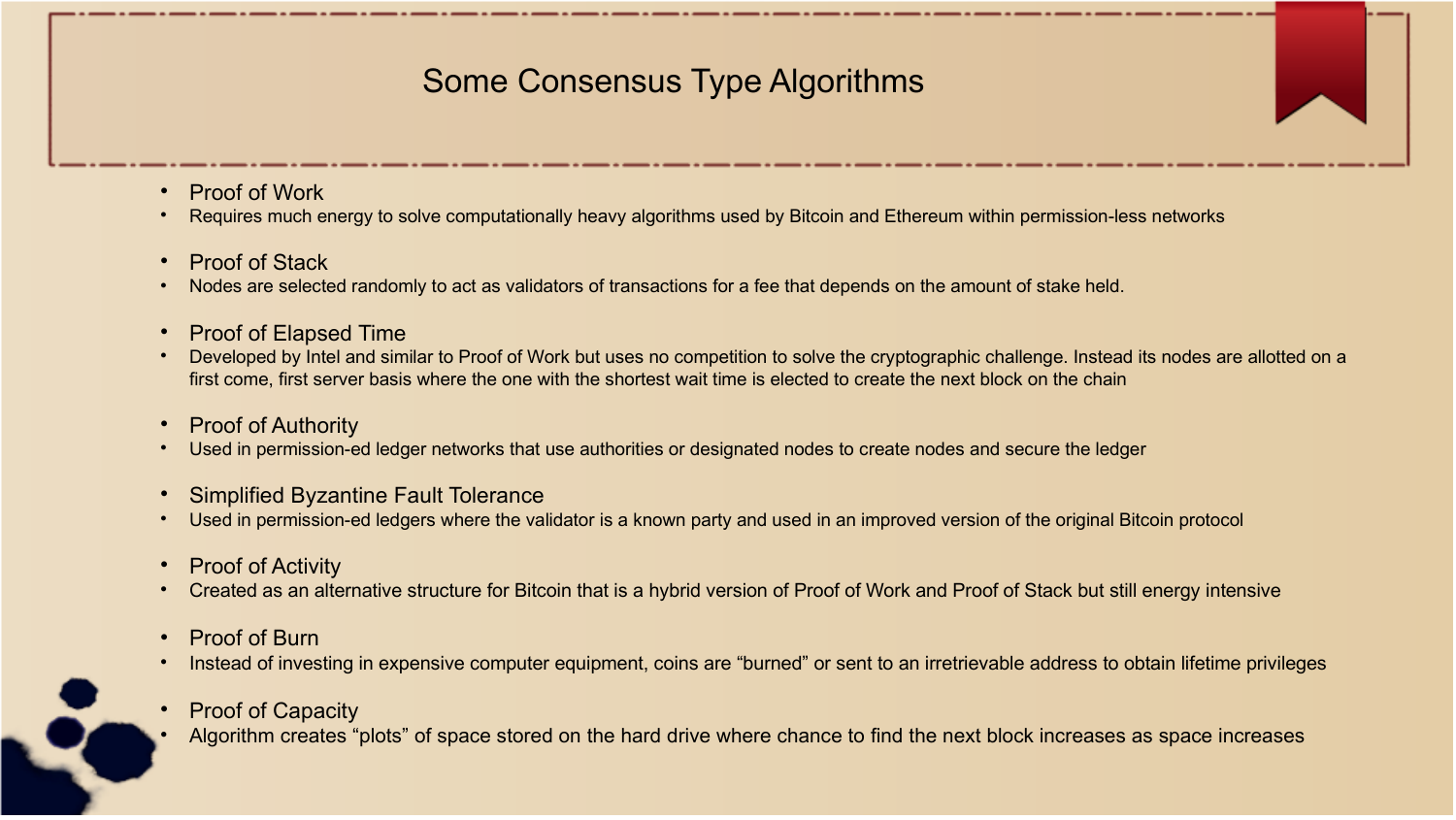# Poll Question #2

Who has been around long enough to have used a centralized hotel property management system that was hosted on a mini computer and accessed by users via thin client terminals?

A.) Yes

B.) No

C.) Not Sure

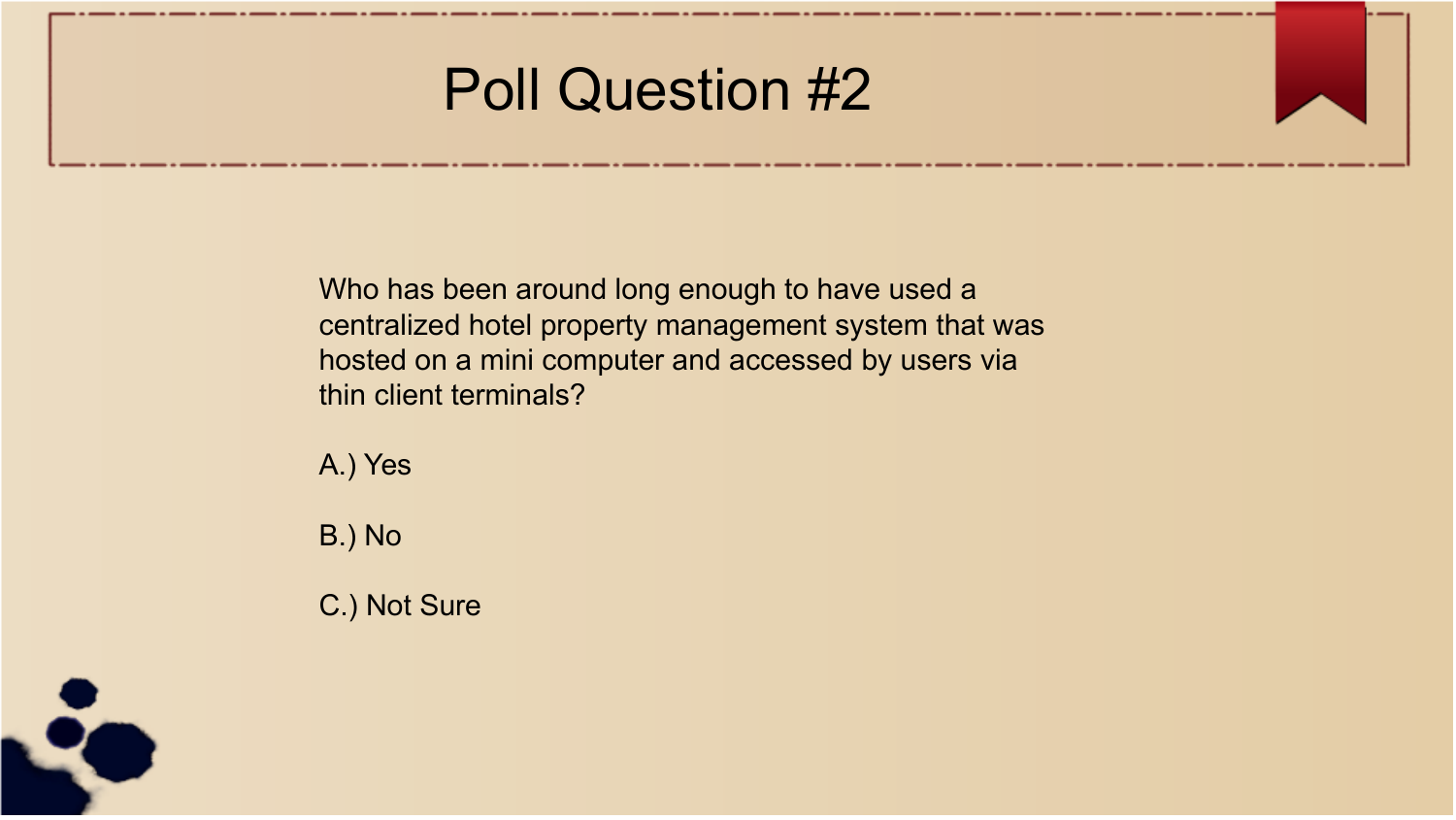### Business Value of Blockchain and Distributed Ledger Technologies

- A distributed consensus among potentially distrusted parties
- A method of possible collaboration among competing entities that manipulate the same data
- Automation of repetitive, tedious, manual processes with integrity
- Validation in real time instead of batch processing for immediate reconciliation
- Immutable data with a write only data structure where new entries get appended
- Smart Contracts that provide an arbitrary, sophisticated business logic to define the rules of the game
- Designed for decentralization of data unlike traditional databases designed for centralized applications
- Decentralized applications or "D'Apps" provide zero business downtime as they can never be switched off

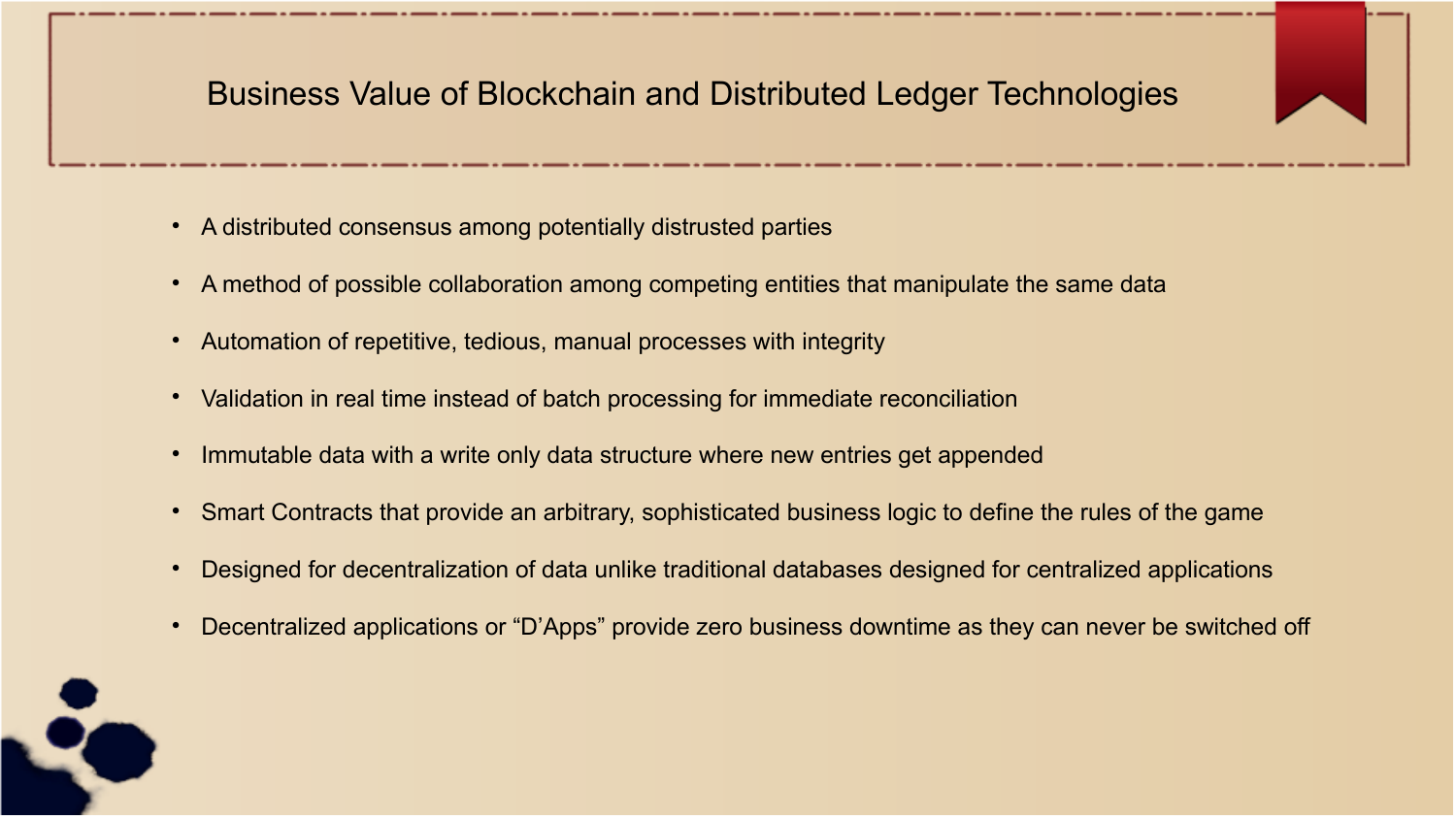Challenges in Adapting and Deploying Distributed Ledger Technologies

- Lack of standards in the supporting services of identity, privacy and data governance
- Regulatory challenges by city, state, country and global unions
- General lack of knowledge on distributed ledger technologies
- Same challenges facing anyone looking to replace an existing infrastructure with another infrastructure
- General alignment of competing businesses with varying business models to coordinate across boundaries to deliver products and services to the same desired clients
- In 2016, Organization for Standardization for Blockchain and Distributed Ledger Technologies established to create some standards in the technology:

1) Short Term = Terminology & Vocabulary

- 2) Medium Term = Security, Privacy, Data Governance, Enduser Identity, Interoperability
- 3) Long Term = Provenance Tracking and Other Technical Aspects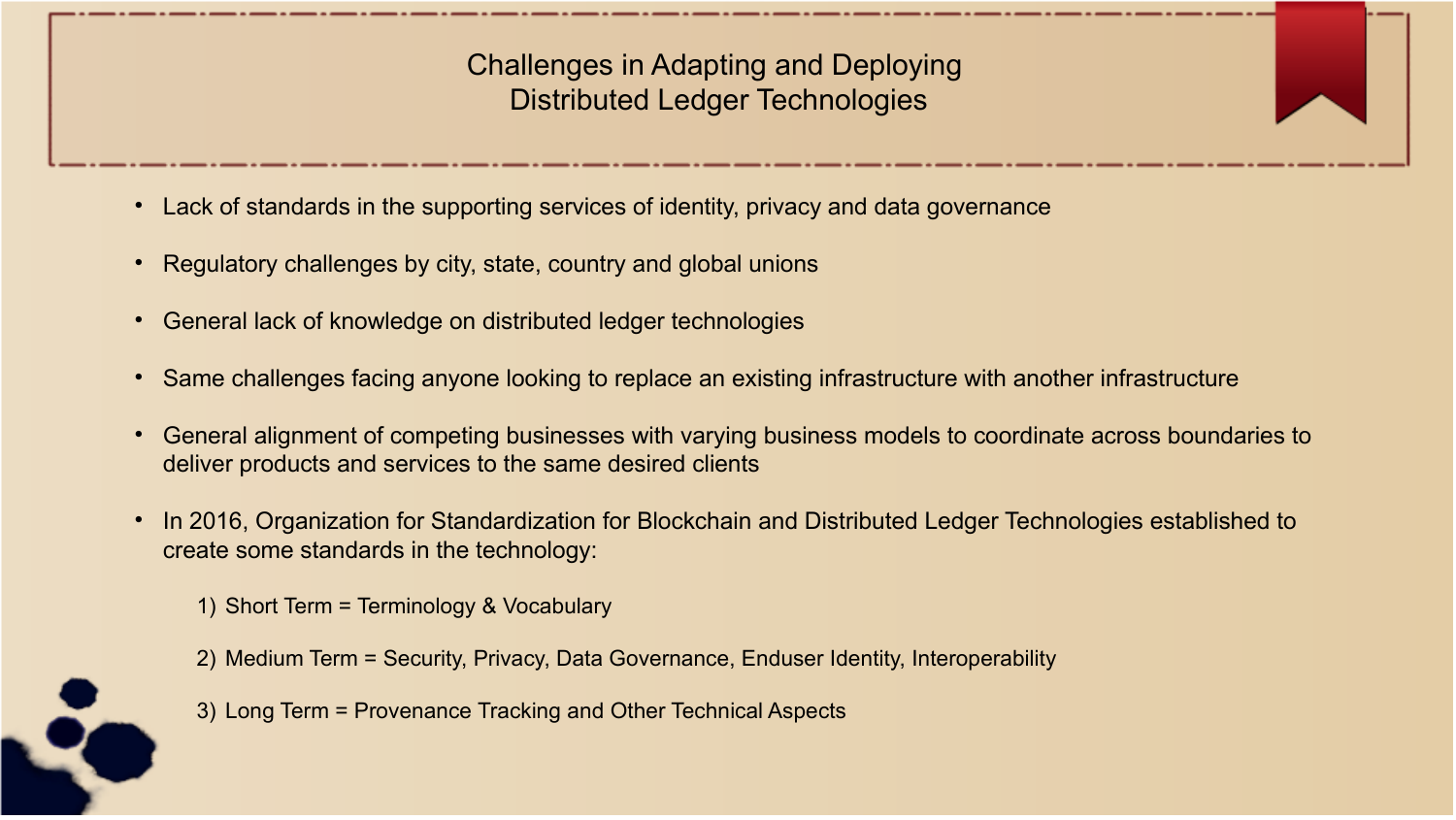### International Organization for Standardization (ISO)

In May of 2017, International Organization for Standardization plotted a similar but more detailed course for the development of Blockchain and Distributed Ledger Technology standards:

- Reference Architecture
- Taxonomy and Ontology
- Use Cases
- Security, Privacy and Identity
- Smart Contracts

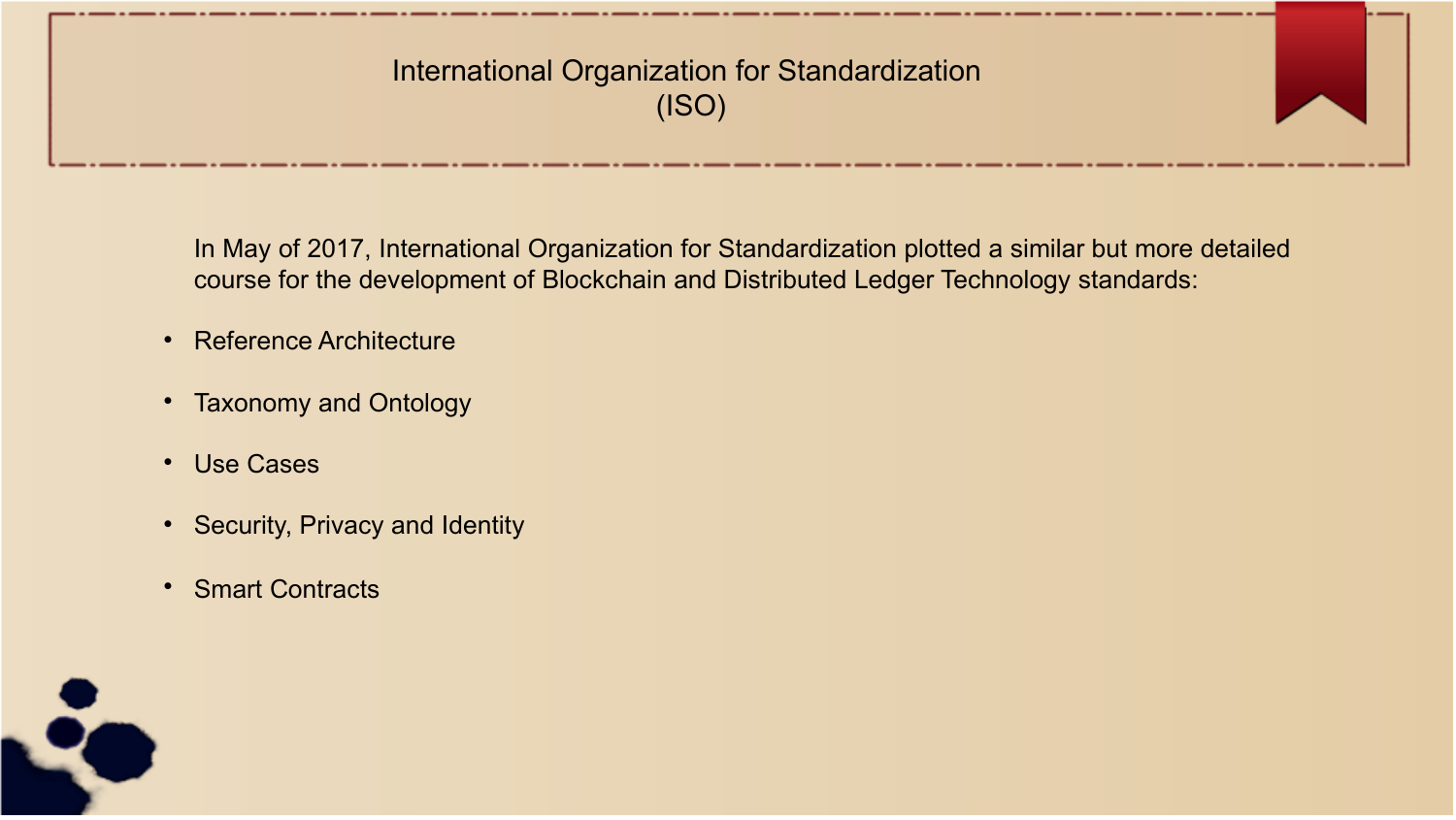### Engaging a Distributed Ledger Technology Solution in the Enterprise

- Define current business requirements and assess future objectives
- Ascertain business processes that rely heavily upon trust
- Distinguish areas where multiple parties manipulate or manage the same data
- Measure the importance of data integrity to the business
- Review intermediaries controlling any single source of truth
- Determine any business processes that involve low-value, manual verification steps
- Understand your target user for the solution
- Determine any thresholds for what is an acceptable processing time for your application
- Discuss requirements for scalability, confidentiality, compliance, workflow complexity and security which differ by industry and scenario
- Establish if solution can operate in a permission-less, open, network or if the security of a closed, permission-ed and private
- network is necessary before choosing an appropriate platform (Ethereum, HyperLedger, Corda, etc)
- Determine the measurement for success of your solution
- Consider beginning with a smaller ecosystem to test the waters of your distributed ledger solution
- Involve everybody at all levels of the organization in the process from the technical level to the business level to the operations level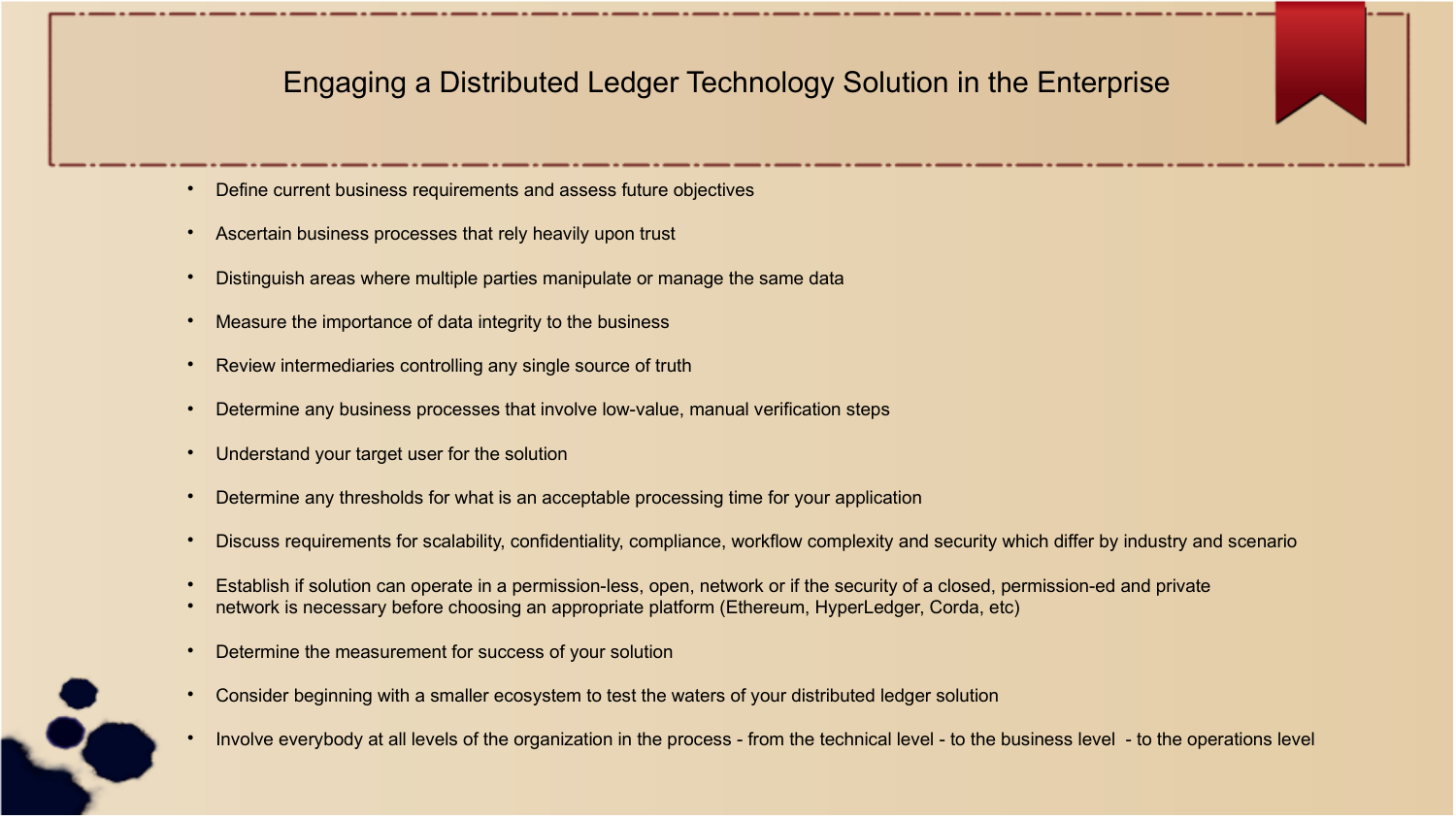### Blockchain and Distributed Ledger Technology Developments within Other Industries

- Chain Core by a Chain that is used by financial institutions, in securities, bonds, gift cards, loyalty points and has collaborations with NASDAQ, Visa and Citicorp
- Corda Distributed Ledger Platform that records, manages, automates legal agreements between businesses (created by the company R3 which is a consortium of over 100 global institutions
- Quorum a permission-ed, data privacy, implementation of Ethereum created by JP Morgan to allow data visibility on a need to know basis for the financial industry
- IOTA an organization with a cryptocurrency in a permission-less environment that enables machine to machine transactions in sort of a Blockchain generalization with a protocol involving peer to peer validation
- A variety of HyperLedger products and other more enterprise oriented approaches from companies like IBM, SAP, Microsoft and Cognizant
- Dock.io a Blockchain application running on the Ethereum platform to create a single shareable source for one's social profile, network and professional reputation (updates all information from all your connected apps like Facebook, Linked-in and Google, etc., from one location)

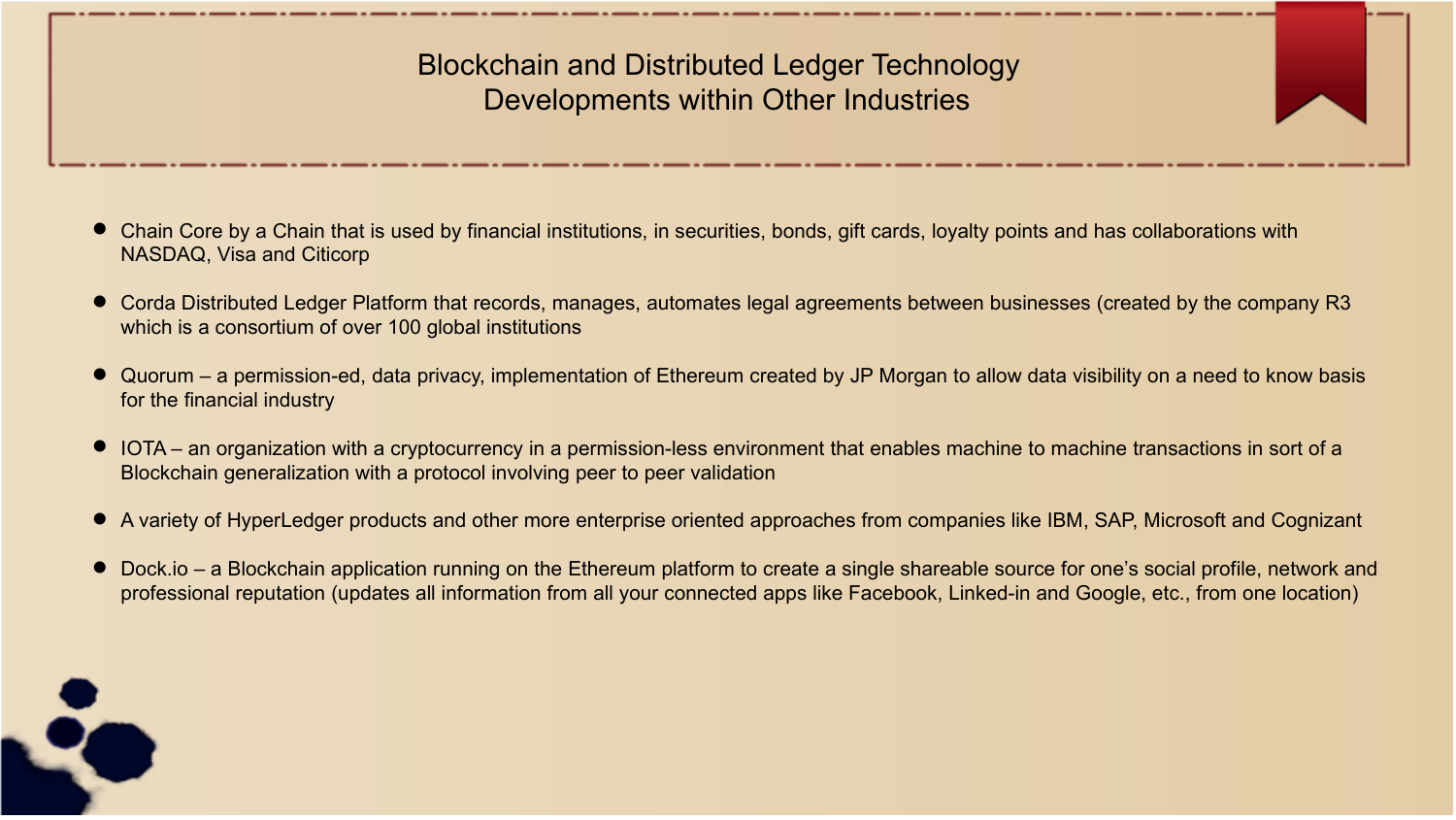Blockchain and Distributed Ledger Technology Application Development for the Hospitality Industry

- Loyalty or Rewards Programs and Reverse Reward Usage
- Supply Chain Procurement / Facilities Management
- Food Industry Distribution
- Reconciliation, Tracking and Securing of Wholesale Rooms on the Online Distribution Chain
- Wine and other High Value Counterfeiting Detection
- Removal of the Middle Man Commission Fees (Online Travel Agencies, Travel Management Companies, Banks)
- Guest Tracking and General Guest Experience Enhancement
- Human Resources and the Payroll Process

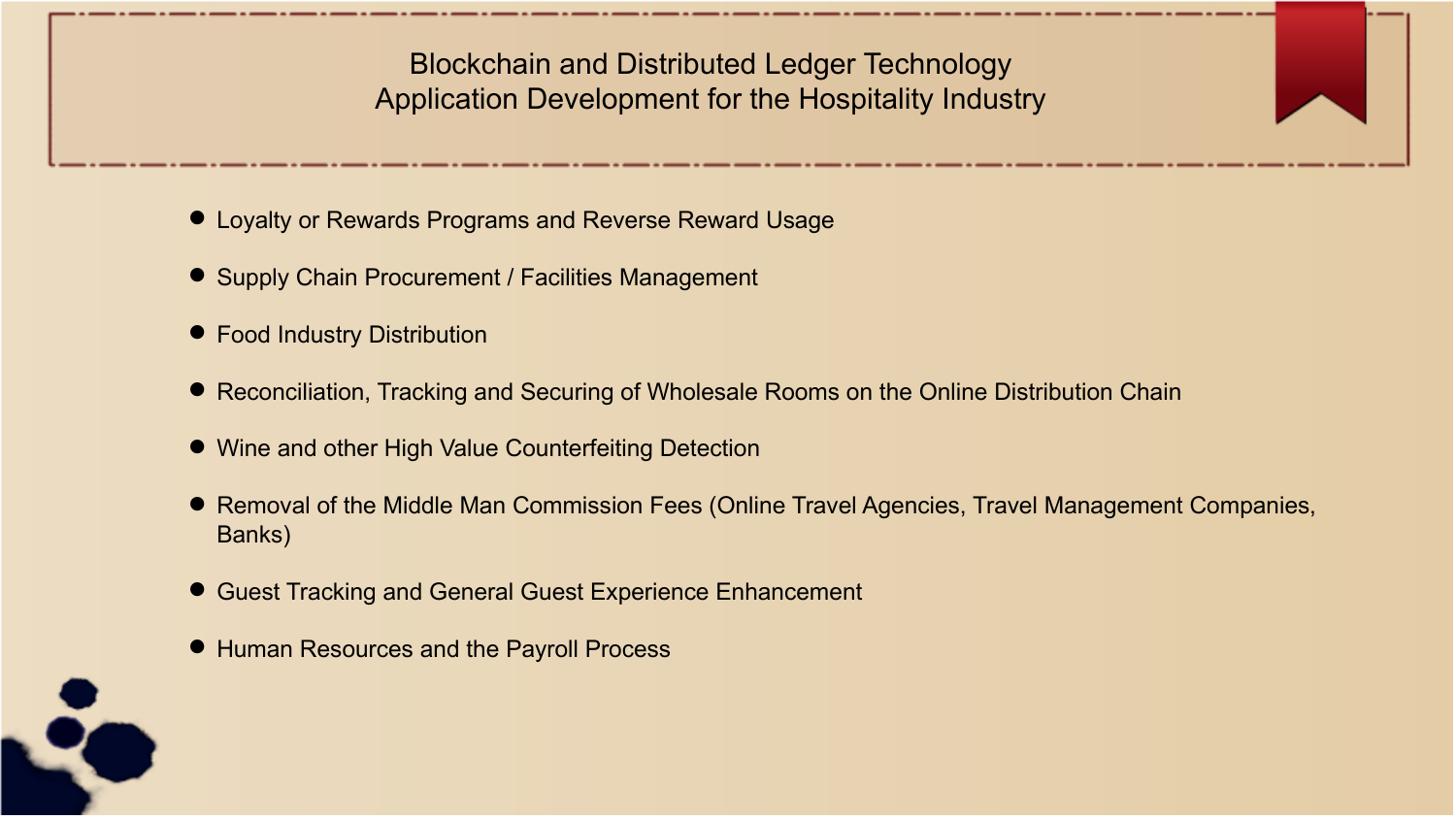# Poll Question #3

Has anybody been around long enough to remember which application that was run from a floppy disk made the personal computer a huge hit in the Accounting department?

A.) Yes

B.) No

C.) Not Sure

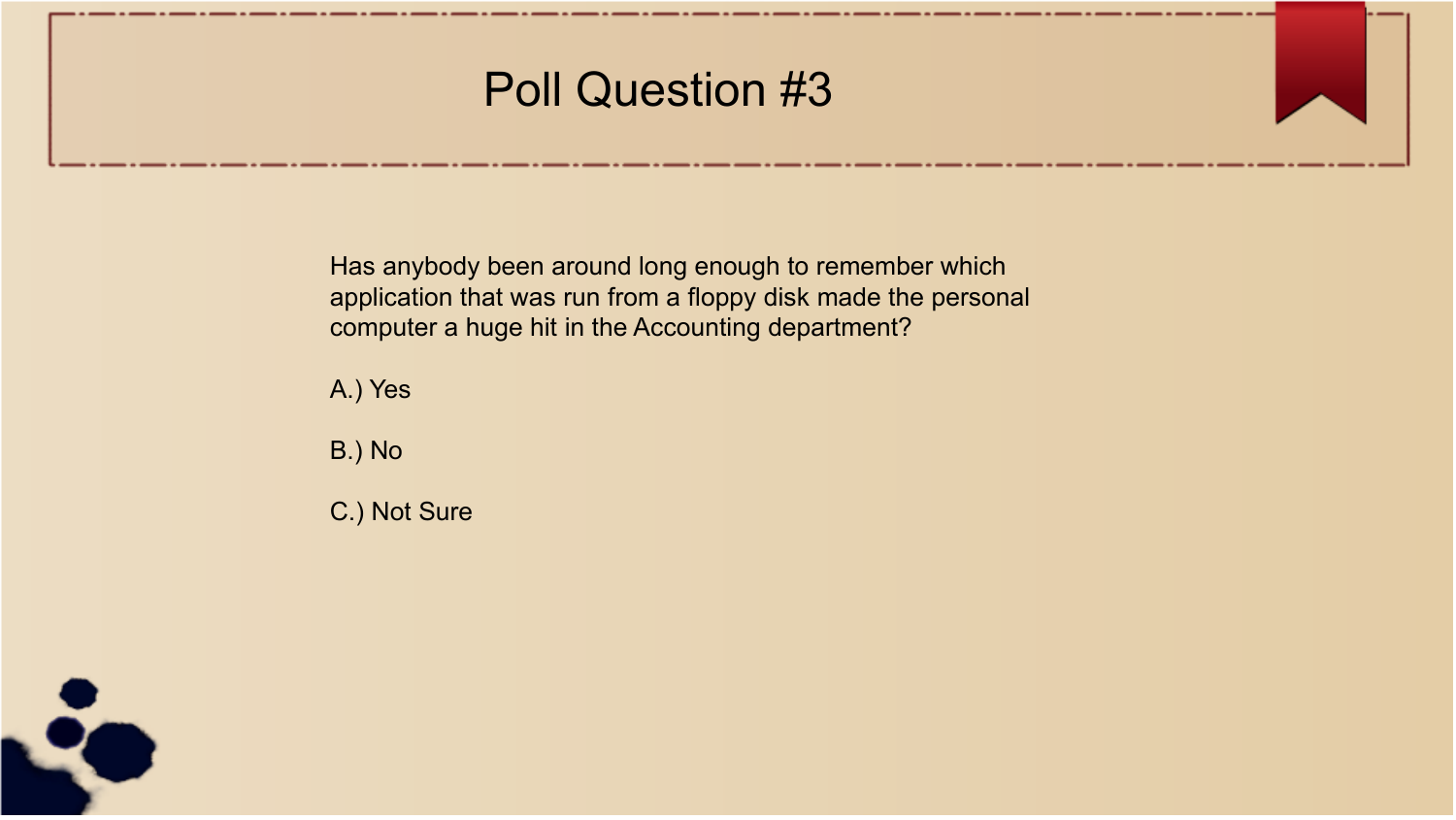A Steady Worldwide Growth of Companies, Organizations and Councils for Blockchain, Digital Currencies and Distributed Ledger Technologies

#### **Companies:**

- STOX a prediction market platform
- Hashed Health a healthcare innovation firm
- GLobaCap a digital capital raising platform
- CoinCheck a Japanese cryptocurrency exchange
- GuardTime a data security startup founded by an Estonian cryptographer
- CashAA Holdings one stop shopping platform for all your financial needs
- Follow My Vote uses elliptical curve cryptography to manage voter registration and casting of ballots to make the election process as transparent as possible

### **Organizations and Councils:**

- Chamber of Digital Commerce a global trade association for digital assets
- Global Blockchain Business Council provides industry insight on potential impact of blockchain applications and development
- The Global Blockchain Foundation focuses building a blockchain sustainable worldwide community
- The Government Blockchain Association international association to join government, business and technology sectors
- The Wall Street Blockchain Alliance serving financial market professionals in all aspects of the distributed ledger global ecosystem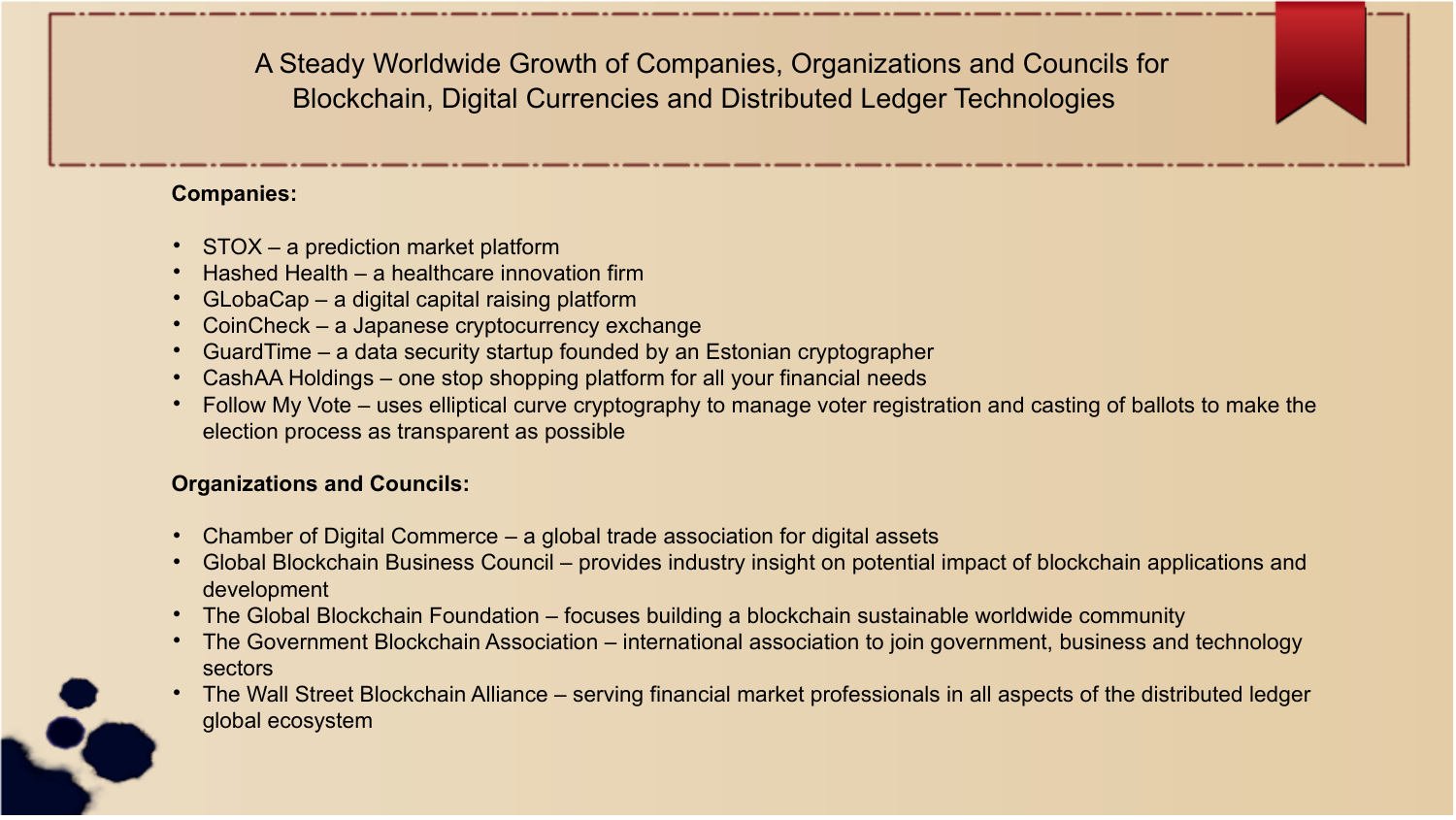### Summary and Recap

- A brief history on the rise of Cryptocurrencies, Blockchain and Distributed Ledger Technologies
- A review of the Blockchain, Distributed Ledger Technologies and immutable data with proof of origin
- Definitions of cryptography, smart contracts, mining or "cracking the code", consensus of varying types, permission-ed (closed or private) networks and permission-less (open or public) networks
- Decentralized or peer to peer networks versus centralized networks and the impact of each
- How a distributed ledger solution can a benefit business with transparency, security, streamlining and problem solving
- Overview of how a company may approach engaging a distributed ledger solution
- Current company and solutions from other industries
- Current and potential application solutions for the hospitality industry
- Scenarios for implementation are numerous, contribution to world economies appears to be optimistic and the future impact to business and industries globally is yet to be realized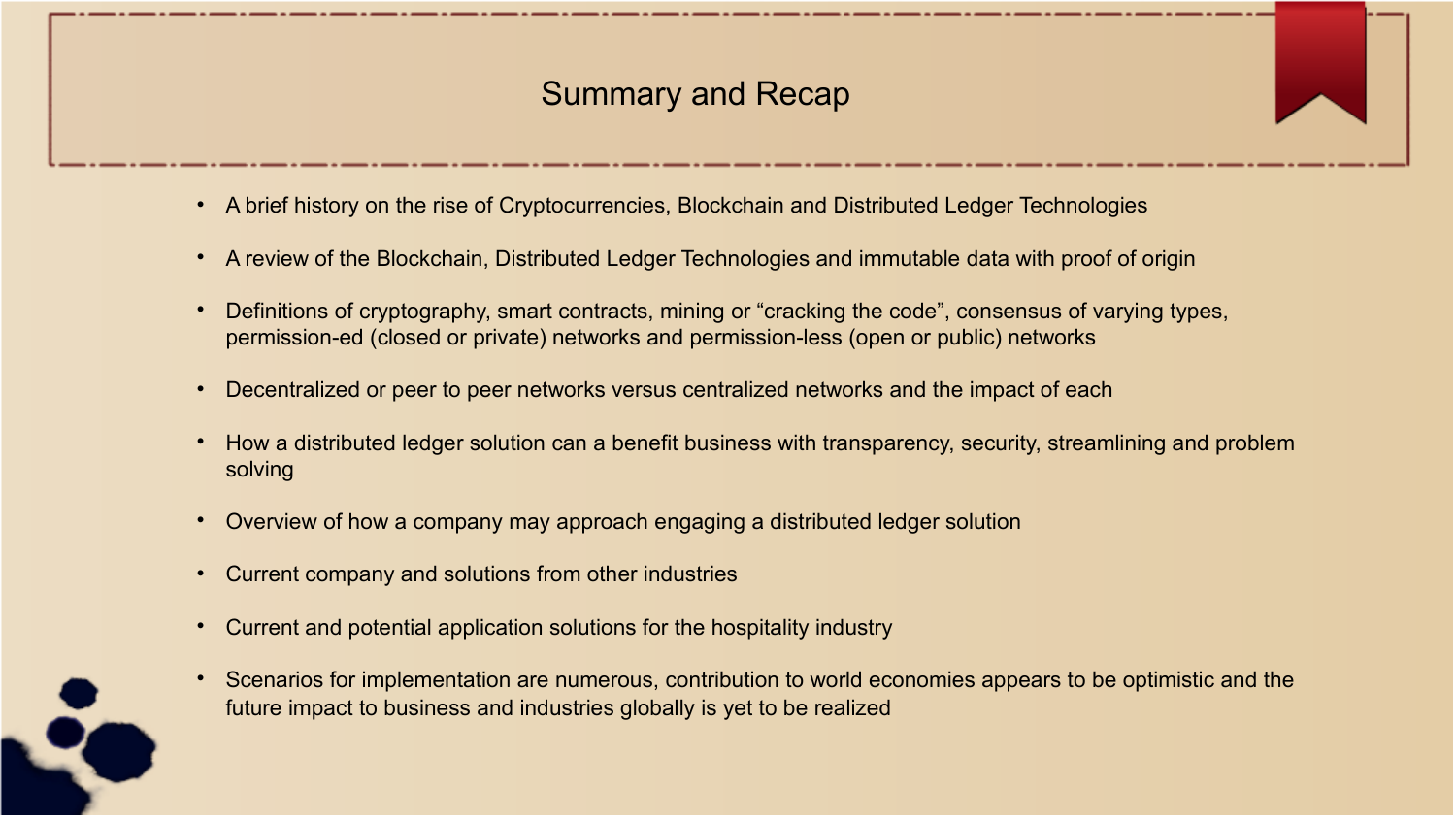# CLOSING

Blockchain and Distributed Ledger Technologies are the beginning of a change in how business is done; but for any new technology to reach its full potential, a certain number of achievements must be reached:

- Recognition by a critical mass which is necessary before any systemic efficiencies can be realized
- A collaboration of all major competitive players in the market to define standards

The contributions introduced by implementing this network infrastructure to current applications and business processes include:

- Reducing Business Costs
- Increasing Speed
- Increasing Security
- Reducing Fraud
- Reducing Risk

*"Anything that you can conceive of as a supply chain, blockchain can vastly improve its efficiency – it doesn't matter if its people, numbers, data, money."*

> *- Ginni Rometty CEO IBM*